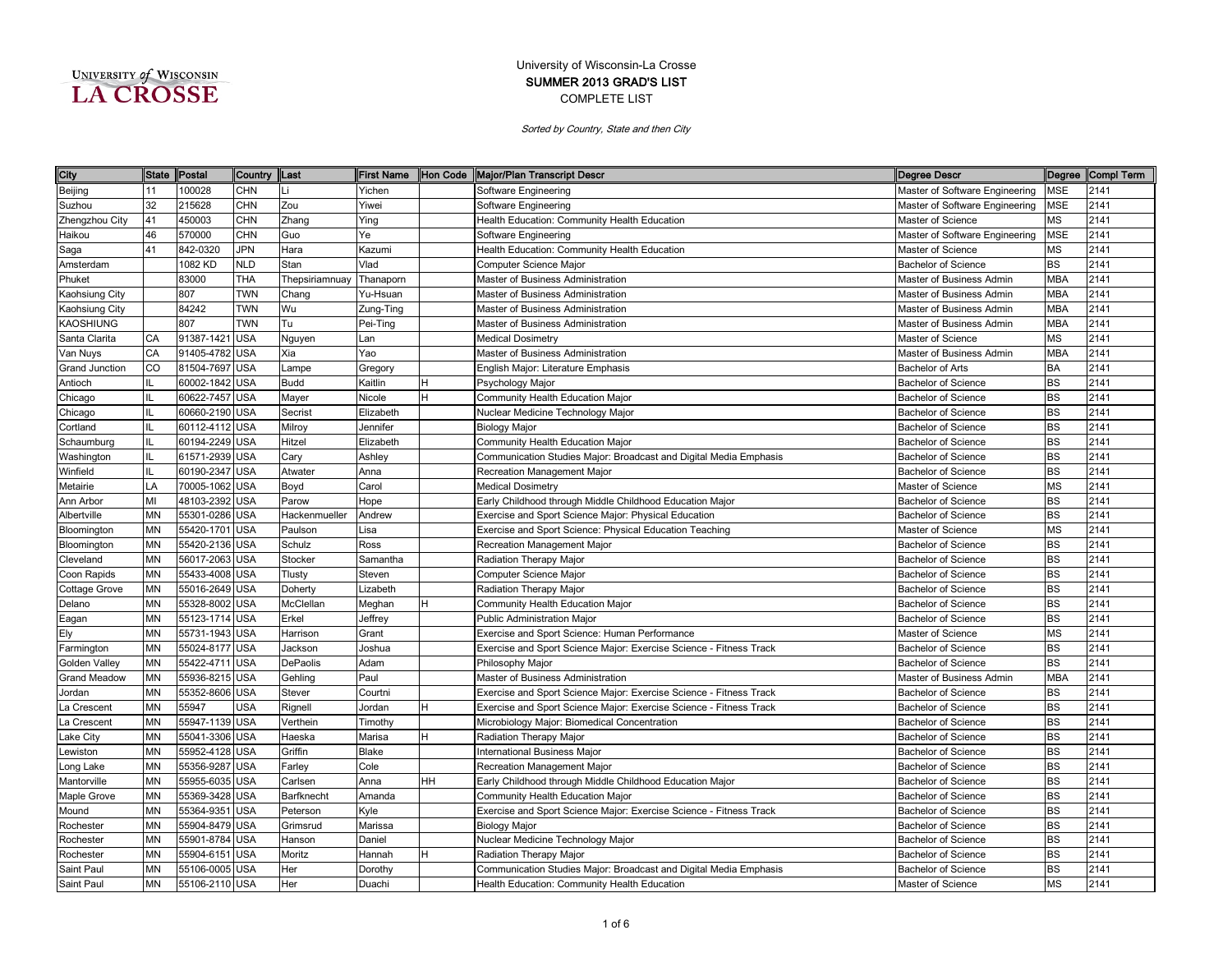| UNIVERSITY of WISCONSIN |  |
|-------------------------|--|
| <b>LA CROSSE</b>        |  |

| City                    | <b>State</b> | Postal         | Country    | <b>Last</b>   | <b>First Name</b> |     | Hon Code Major/Plan Transcript Descr                                                | Degree Descr                   |             | Degree Compl Term |
|-------------------------|--------------|----------------|------------|---------------|-------------------|-----|-------------------------------------------------------------------------------------|--------------------------------|-------------|-------------------|
| Savage                  | MN           | 55378-4407 USA |            | Tschann       | Randi             | н   | Community Health Education Major                                                    | <b>Bachelor of Science</b>     | ВS          | 2141              |
| South Saint Paul        | <b>MN</b>    | 55075-2520 USA |            | Kemp          | Lucas             |     | Biology: Nurse Anesthesia Concentration                                             | Master of Science              | МS          | 2141              |
| Winona                  | MN           | 55987-6000 USA |            | Elsabbagh     | Shaker            |     | Software Engineering                                                                | Master of Software Engineering | MSE         | 2141              |
| Woodbury                | <b>MN</b>    | 55125-9582 USA |            | Trevino       | Andrew            |     | Exercise and Sport Science Major: Sport Management                                  | <b>Bachelor of Science</b>     | BS          | 2141              |
| Bayside                 | <b>NY</b>    | 11364-2430 USA |            | Xu            | Yan               |     | Master of Business Administration                                                   | Master of Business Admin       | <b>MBA</b>  | 2141              |
| East Patchogue          | <b>NY</b>    | 11772-6169 USA |            | Tampellini    | Stephanie         |     | Exercise and Sport Science: Physical Education Teaching                             | Master of Science              | MS          | 2141              |
| West Seneca             | <b>NY</b>    | 14224-4603 USA |            | Sciarrino     | Stephanie         |     | Exercise and Sport Science: Physical Education Teaching                             | Master of Science              | <b>MS</b>   | 2141              |
| <b>West Valley</b>      | <b>NY</b>    | 14171-9797 USA |            | White         | Katherine         |     | Exercise and Sport Science: Physical Education Teaching                             | Master of Science              | MS          | 2141              |
| Alexandria              | VA           | 22315-5608 USA |            | Valley        | Megan             |     | Exercise and Sport Science: Physical Education Teaching                             | Master of Science              | MS          | 2141              |
| Spokane                 | <b>WA</b>    | 99223-7715 USA |            | Akinlosotu    | Ayodeji           |     | Biology: Nurse Anesthesia Concentration                                             | Master of Science              | MS          | 2141              |
| Abbotsford              | WI           | 54405-9764     | <b>USA</b> | Podevels      | Nikki             |     | Psychology Major                                                                    | <b>Bachelor of Science</b>     | BS          | 2141              |
| Antigo                  | WI           | 54409-2630 USA |            | Frisch        | Andrea            |     | <b>Recreation Management</b>                                                        | Master of Science              | MS          | 2141              |
| Appleton                | WI           | 54914-2152 USA |            | Perrine       | Gregory           | HH. | <b>Chemistry Major</b>                                                              | <b>Bachelor of Science</b>     | BS          | 2141              |
| Appleton                | WI           | 54915-3651     | <b>USA</b> | Weisse        | Sydney            |     | Early Childhood through Middle Childhood Education Major                            | <b>Bachelor of Science</b>     | BS          | 2141              |
| Appleton                | WI           | 54915-3396     | <b>USA</b> | Welhouse      | Marissa           |     | Art Major                                                                           | <b>Bachelor of Arts</b>        | BA          | 2141              |
| Arcadia                 | WI           | 54612-1810 USA |            | Schweisthal   | Lindsey           |     | Management Major                                                                    | <b>Bachelor of Science</b>     | BS          | 2141              |
| Arkdale                 | WI           | 54613-9543 USA |            | Barrett       | Mikaela           |     | Nuclear Medicine Technology Major                                                   | <b>Bachelor of Science</b>     | BS          | 2141              |
| Athens                  | WI           | 54411-9307 USA |            | Frahm         | Sara              |     | Therapeutic Recreation Major                                                        | Bachelor of Science            | BS          | 2141              |
| Bangor                  | WI           | 54614-8753 USA |            | Duerwachter   | Tyler             |     | Management Major                                                                    | Bachelor of Science            | <b>BS</b>   | 2141              |
| Barron                  | WI           | 54812-8735 USA |            | Snively       | Jenna             |     | Radiation Therapy Major                                                             | <b>Bachelor of Science</b>     | <b>BS</b>   | 2141              |
| Beaver Dam              | WI           | 53916-8922 USA |            | Giedd         | Jeffrey           |     | Exercise and Sport Science Major: Sport Management                                  | <b>Bachelor of Science</b>     | <b>BS</b>   | 2141              |
| Belleville              | WI           | 53508-9785 USA |            | Tachon        | Emily             |     | Community Health Education Major                                                    | <b>Bachelor of Science</b>     | <b>BS</b>   | 2141              |
| Birnamwood              | WI           | 54414-9420 USA |            | Ballschmieder | D'Lacy            |     | Community Health Education Major                                                    | <b>Bachelor of Science</b>     | <b>BS</b>   | 2141              |
| Bloomington             | WI           | 53804-9644 USA |            | Langmeier     | Tricia            | н   | Early Childhood through Middle Childhood Education Major                            | <b>Bachelor of Science</b>     | <b>BS</b>   | 2141              |
| <b>Blue River</b>       | WI           | 53518-8101 USA |            | Solinger      | Clara             |     | Music Major: Music Theatre Emphasis                                                 | <b>Bachelor of Arts</b>        | BA          | 2141              |
| Boscobel                | WI           | 53805-1025     | <b>USA</b> | <b>Dilley</b> | Jeremiah          |     | Psychology Major                                                                    | <b>Bachelor of Science</b>     | BS          | 2141              |
| <b>Boulder Junction</b> | WI           | 54512-0587     | <b>USA</b> | Franc         | <b>Niles</b>      |     | Recreation Management Major                                                         | <b>Bachelor of Science</b>     | BS          | 2141              |
| Boyceville              | WI           | 54725          | <b>USA</b> | Polonec       | Andrew            |     | Exercise and Sport Science Major: Sport Management                                  | <b>Bachelor of Science</b>     | <b>BS</b>   | 2141              |
| <b>Brillion</b>         | WI           | 54110-1115 USA |            | Jacques       | Matthew           |     | Professional Development                                                            | Master of Educ - Prof Dev      | <b>MEPD</b> | 2141              |
| <b>Brookfield</b>       | WI           | 53045-4727     | <b>USA</b> | Dahl          | Erik              |     | Recreation Management Major                                                         | <b>Bachelor of Science</b>     | BS          | 2141              |
| <b>Brookfield</b>       | WI           | 53045-4277 USA |            | Schesta       | Catherine         |     | Biology: Nurse Anesthesia Concentration                                             | Master of Science              | MS          | 2141              |
| <b>Brown Deer</b>       | WI           | 53223-1307 USA |            | Gordon        | Justin            |     | Exercise and Sport Science Major: Exercise Science - Fitness Track                  | <b>Bachelor of Science</b>     | BS          | 2141              |
| Burlington              | WI           | 53105-8905 USA |            | Weiler        | Eric              |     | Chemistry Major: Business Concentration                                             | <b>Bachelor of Science</b>     | BS          | 2141              |
| Cadott                  | WI           | 54727-9791     | <b>USA</b> | Blanchette    | Andrew            |     | Biology: Nurse Anesthesia Concentration                                             | Master of Science              | <b>MS</b>   | 2141              |
| Cameron                 | WI           | 54822-9787 USA |            | Czyscon       | Heidi             | HН  | Early Childhood through Middle Childhood Education Major                            | <b>Bachelor of Science</b>     | BS          | 2141              |
| Cedarburg               | WI           | 53012-9383 USA |            | Reel          | Bethany           |     | Community Health Education Major                                                    | <b>Bachelor of Science</b>     | BS          | 2141              |
| Chippewa Falls          | WI           | 54729-7163 USA |            | Alix          | Rachelle          |     | Radiation Therapy Major                                                             | <b>Bachelor of Science</b>     | BS          | 2141              |
| Chippewa Falls          | WI           | 54729-7139 USA |            | Greer         | Lissa             |     | Student Affairs Administration in Higher Education                                  | Master of Science in Education | <b>MSED</b> | 2141              |
| Colgate                 | WI           | 53017-9648 USA |            | Olson         | Kaylyn            |     | Radiation Therapy Major                                                             | <b>Bachelor of Science</b>     | <b>BS</b>   | 2141              |
| Cross Plains            | WI           | 53528-9491 USA |            | Archer        | Jenna             |     | Marketing Major                                                                     | <b>Bachelor of Science</b>     | <b>BS</b>   | 2141              |
| <b>Cross Plains</b>     | WI           | 53528-9365 USA |            | Pertzborn     | Cheri             | н   | Therapeutic Recreation Major                                                        | <b>Bachelor of Science</b>     | <b>BS</b>   | 2141              |
| Cudahy                  | WI           | 53110-2878 USA |            | Masnak        | Nicole            |     | Radiation Therapy Major                                                             | <b>Bachelor of Science</b>     | <b>BS</b>   | 2141              |
| De Forest               | WI           | 53532-9725 USA |            | Lynch         | Daniel            |     | <b>Biology Major</b>                                                                | <b>Bachelor of Science</b>     | <b>BS</b>   | 2141              |
| De Pere                 | WI           | 54115-3448 USA |            | DeCleene      | Jacob             |     | <b>Biochemistry Major</b>                                                           | <b>Bachelor of Science</b>     | <b>BS</b>   | 2141              |
| Denmark                 | WI           | 54208-8873     | <b>USA</b> | Bielinski     | Adam              | н   | Sociology Major                                                                     | <b>Bachelor of Science</b>     | BS          | 2141              |
| <b>Dresser</b>          | WI           | 54009-4403     | <b>USA</b> | Weinberg      | Katherine         |     | Exercise and Sport Science: Physical Education Teaching                             | Master of Science              | ΜS          | 2141              |
| Eau Claire              | WI           | 54703-1283 USA |            | <b>Button</b> | Daniel            |     | Communication Studies Major: Organizational and Professional Communication Emphasis | <b>Bachelor of Science</b>     | BS          | 2141              |
| Eau Claire              | WI           | 54701-5077 USA |            | Robinson      | Ashley            |     | <b>Biology Major</b>                                                                | <b>Bachelor of Science</b>     | <b>BS</b>   | 2141              |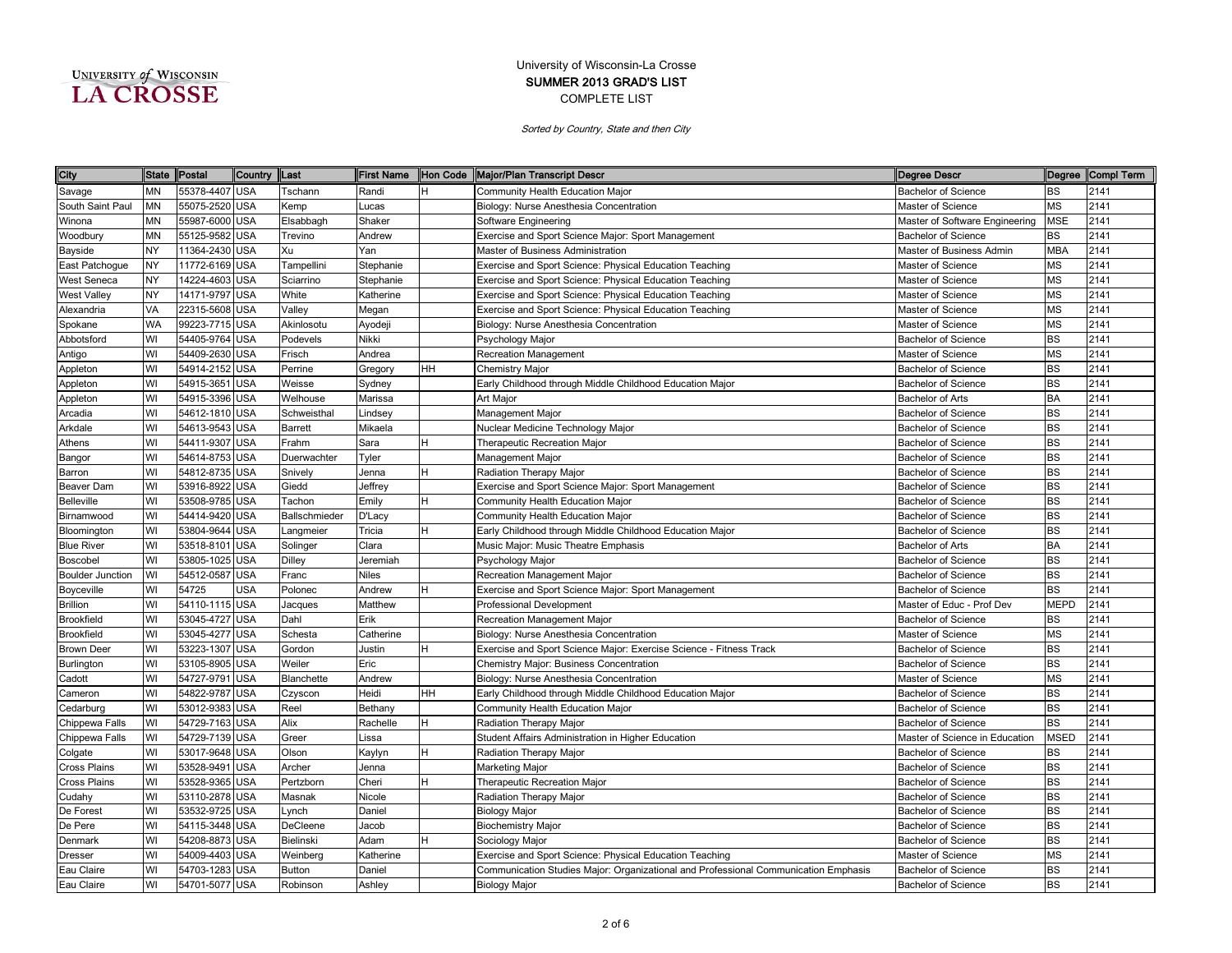| UNIVERSITY of WISCONSIN |  |
|-------------------------|--|
| <b>LA CROSSE</b>        |  |

| City                 | <b>State</b> | Postal         | Country    | <b>Last</b>     | <b>First Name</b> |    | Hon Code   Major/Plan Transcript Descr                                      | Degree Descr                   |             | Degree Compl Term |
|----------------------|--------------|----------------|------------|-----------------|-------------------|----|-----------------------------------------------------------------------------|--------------------------------|-------------|-------------------|
| Eau Claire           | WI           | 54701-1901 USA |            | Rush            | Leah              |    | Therapeutic Recreation Major                                                | <b>Bachelor of Science</b>     | <b>BS</b>   | 2141              |
| Eau Claire           | WI           | 54701-8365 USA |            | Scheuermann     | Rebecca           |    | Radiation Therapy Major                                                     | <b>Bachelor of Science</b>     | <b>BS</b>   | 2141              |
| Elmwood              | WI           | 54740-8660 USA |            | Garfield        | Angela            |    | Recreation Management                                                       | Master of Science              | MS          | 2141              |
| Ferryville           | WI           | 54628-6021     | <b>USA</b> | Aspenson        | Kristine          |    | Nuclear Medicine Technology Major                                           | <b>Bachelor of Science</b>     | <b>BS</b>   | 2141              |
| Fond du Lac          | WI           | 54937-7795 USA |            | McArthur        | Ryan              |    | Management Major                                                            | <b>Bachelor of Science</b>     | <b>BS</b>   | 2141              |
| Fond du Lac          | WI           | 54937-9158 USA |            | McEssy          | Daniel            |    | Exercise and Sport Science Major: Sport Management                          | <b>Bachelor of Science</b>     | <b>BS</b>   | 2141              |
| Fort Atkinson        | WI           | 53538          | <b>USA</b> | Buerger         | Michael           |    | Music Major: Performance Emphasis                                           | <b>Bachelor of Science</b>     | <b>BS</b>   | 2141              |
| Fox Lake             | WI           | 53933-9442 USA |            | McDonald        | Johnathan         |    | Recreation Management Major                                                 | <b>Bachelor of Science</b>     | BS          | 2141              |
| Fox Point            | WI           | 53217-3253     | <b>USA</b> | Schweitz        | Emily             |    | Exercise and Sport Science Major: Sport Management                          | <b>Bachelor of Science</b>     | <b>BS</b>   | 2141              |
| Franklin             | WI           | 53132-2308 USA |            | Fuss            | Alexandra         |    | Psychology Major                                                            | <b>Bachelor of Science</b>     | <b>BS</b>   | 2141              |
| Franksville          | WI           | 53126-9615 USA |            | Hall            | Donald            | H. | Nuclear Medicine Technology Major                                           | <b>Bachelor of Science</b>     | <b>BS</b>   | 2141              |
| Freedom              | WI           | 54130-7113 USA |            | Bos             | Anthony           |    | Exercise and Sport Science Major: Exercise Science - Pre-professional Track | <b>Bachelor of Science</b>     | <b>BS</b>   | 2141              |
| Freedom              | WI           | 54130-7222 USA |            | Canadeo         | Erin              |    | Community Health Education Major                                            | <b>Bachelor of Science</b>     | BS          | 2141              |
| Friendship           | WI           | 53934-9513 USA |            | Ross            | Cassandra         |    | Exercise and Sport Science: Physical Education Teaching                     | Master of Science              | MS          | 2141              |
| Green Bay            | WI           | 54311-7517 USA |            | <b>Bartlett</b> | Lucas             |    | Nuclear Medicine Technology Major                                           | <b>Bachelor of Science</b>     | BS          | 2141              |
| Green Bay            | WI           | 54313-5926     | <b>USA</b> | Keyes           | Kathryn           |    | Radiation Therapy Major                                                     | <b>Bachelor of Science</b>     | <b>BS</b>   | 2141              |
| Green Bay            | WI           | 54304-4275 USA |            | Schilawski      | Kelsey            |    | Nuclear Medicine Technology Major                                           | <b>Bachelor of Science</b>     | BS          | 2141              |
| Greenfield           | WI           | 53228-2806 USA |            | Gyurina         | Jennifer          |    | Therapeutic Recreation Major                                                | <b>Bachelor of Science</b>     | BS          | 2141              |
| Greenville           | WI           | 54942-8670 USA |            | Spencer         | Kayla             |    | Political Science Major                                                     | <b>Bachelor of Science</b>     | BS          | 2141              |
| <b>Hales Corners</b> | WI           | 53130-2424 USA |            | Howard          | Rachel            |    | Biology Major: Biomedical Science Concentration                             | <b>Bachelor of Science</b>     | BS          | 2141              |
| Hartford             | WI           | 53027-1210 USA |            | Dallman         | Molly             |    | Early Childhood through Middle Childhood Education Major                    | <b>Bachelor of Science</b>     | BS          | 2141              |
| Hartford             | WI           | 53027-8505 USA |            | Wehrenberg      | Kristin           |    | <b>Professional Development</b>                                             | Master of Educ - Prof Dev      | <b>MEPD</b> | 2141              |
| Hartland             | WI           | 53029-8657 USA |            | ∟eahy           | Jack              |    | Master of Business Administration                                           | Master of Business Admin       | MBA         | 2141              |
| Hartland             | WI           | 53029-9060 USA |            | Meier           | Dan               |    | <b>Political Science Major</b>                                              | <b>Bachelor of Science</b>     | <b>BS</b>   | 2141              |
| Hartland             | WI           | 53029-8617 USA |            | Wakefield       | Benjamin          |    | <b>Biology Major</b>                                                        | <b>Bachelor of Science</b>     | <b>BS</b>   | 2141              |
| Hayward              | WI           | 54843-2586 USA |            | Williamson      | Natalie           | HН | Therapeutic Recreation Major                                                | <b>Bachelor of Science</b>     | <b>BS</b>   | 2141              |
| Hazel Green          | WI           | 53811-9803 USA |            | Pluym           | Connor            |    | Biology Major: Biomedical Science Concentration                             | <b>Bachelor of Science</b>     | <b>BS</b>   | 2141              |
| Highland             | WI           | 53543-9790 USA |            | Eggers          | Rachel            |    | Therapeutic Recreation Major                                                | <b>Bachelor of Science</b>     | BS          | 2141              |
| Holmen               | WI           | 54636-9232     | <b>USA</b> | Brown           | Andrew            |    | Master of Business Administration                                           | Master of Business Admin       | MBA         | 2141              |
| Holmen               | WI           | 54636-9481     | <b>USA</b> | Haupt           | Natalie           |    | Community Health Education Major                                            | <b>Bachelor of Science</b>     | ВS          | 2141              |
| Holmen               | WI           | 54636-9251     | <b>USA</b> | Klubertanz      | Carl              | н  | Recreation Management Major                                                 | <b>Bachelor of Science</b>     | <b>BS</b>   | 2141              |
| Holmen               | WI           | 54636-8310 USA |            | Nommensen       | Regina            |    | Special Education                                                           | Master of Science in Education | <b>MSED</b> | 2141              |
| Holmen               | WI           | 54636-9408 USA |            | Petro           | George            |    | Management Major                                                            | <b>Bachelor of Science</b>     | ВS          | 2141              |
| Holmen               | WI           | 54636-9748     | <b>USA</b> | Vike            | Emily             |    | Therapeutic Recreation Major                                                | <b>Bachelor of Science</b>     | BS          | 2141              |
| Holmen               | WI           | 54636-8841     | <b>USA</b> | Wenker          | Linda             |    | Biology: Nurse Anesthesia Concentration                                     | Master of Science              | MS          | 2141              |
| Hubertus             | WI           | 53033-9437     | <b>USA</b> | Giesen          | Ryan              |    | Management Major                                                            | <b>Bachelor of Science</b>     | BS          | 2141              |
| Hudson               | WI           | 54016-8181     | <b>USA</b> | Sauceman        | Nathan            |    | Finance Major                                                               | <b>Bachelor of Science</b>     | BS          | 2141              |
| Jackson              | WI           | 53037-9114     | <b>USA</b> | Becker          | Deanna            |    | <b>Therapeutic Recreation Major</b>                                         | <b>Bachelor of Science</b>     | BS          | 2141              |
| Jackson              | WI           | 53037-9346 USA |            | Theriault       | Elizabeth         |    | Recreation Management Major                                                 | Bachelor of Science            | BS          | 2141              |
| Jefferson            | WI           | 53549-1208 USA |            | <b>Buroker</b>  | Nicholas          |    | Computer Science Major                                                      | <b>Bachelor of Science</b>     | BS          | 2141              |
| Kaukauna             | WI           | 54130-3771 USA |            | Micke           | Matthew           |    | Exercise and Sport Science Major: Exercise Science - Fitness Track          | <b>Bachelor of Science</b>     | <b>BS</b>   | 2141              |
| Kenosha              | WI           | 53143-6147 USA |            | Marth           | Lucas             |    | Recreation Management Major                                                 | <b>Bachelor of Science</b>     | <b>BS</b>   | 2141              |
| Kenosha              | WI           | 53143-5529 USA |            | O'Reilly        | Karlie            |    | Exercise and Sport Science Major: Exercise Science - Pre-professional Track | <b>Bachelor of Science</b>     | <b>BS</b>   | 2141              |
| Krakow               | WI           | 54137-9024 USA |            | Lasecki         | Alexander         |    | Nuclear Medicine Technology Major                                           | <b>Bachelor of Science</b>     | <b>BS</b>   | 2141              |
| La Crosse            | WI           | 54601-5806 USA |            | Bindl           | Tara              |    | Biology: Nurse Anesthesia Concentration                                     | Master of Science              | MS          | 2141              |
| La Crosse            | WI           | 54603-1509 USA |            | Binsfeld        | Michael           |    | Master of Business Administration                                           | Master of Business Admin       | MBA         | 2141              |
| La Crosse            | WI           | 54601-4588 USA |            | Cravins         | Armas             |    | Political Science Maior                                                     | <b>Bachelor of Science</b>     | ВS          | 2141              |
| La Crosse            | WI           | 54601-4593 USA |            | Dworak          | Justin            |    | Biology: Nurse Anesthesia Concentration                                     | Master of Science              | <b>MS</b>   | 2141              |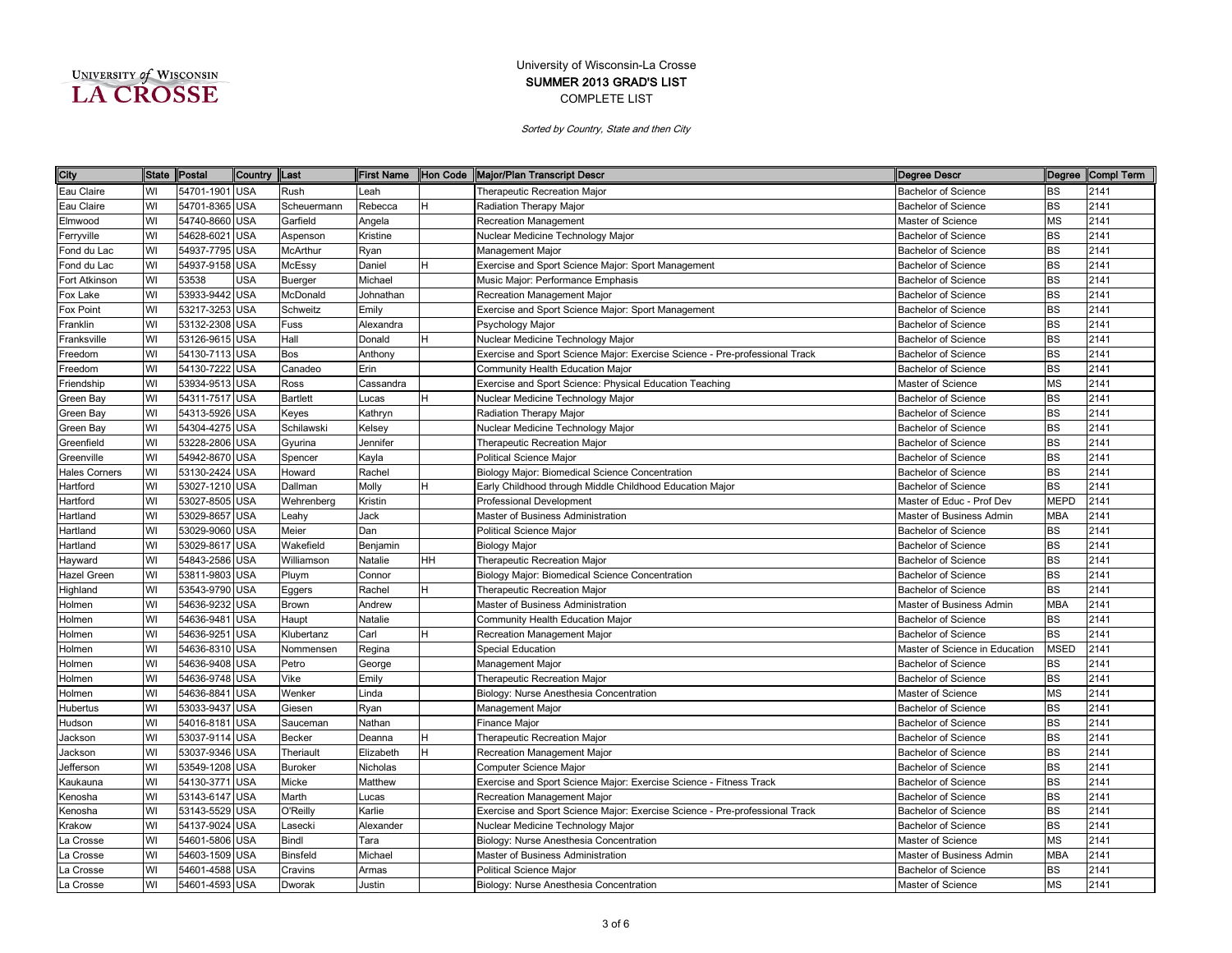| UNIVERSITY of WISCONSIN |  |
|-------------------------|--|
| <b>LA CROSSE</b>        |  |

| City                  | <b>State</b> | Postal         | Country    | Last          | <b>First Name</b> |    | Hon Code Major/Plan Transcript Descr<br>Degree Descr                                                      |             | Degree Compl Term |
|-----------------------|--------------|----------------|------------|---------------|-------------------|----|-----------------------------------------------------------------------------------------------------------|-------------|-------------------|
| La Crosse             | WI           | 54601-5755 USA |            | Felter        | Holly             |    | Community Health Education: Public Health<br>Master of Public Health                                      | <b>MPH</b>  | 2141              |
| La Crosse             | WI           | 54601-5591 USA |            | Hoppa         | Mandi             |    | Health Education: Community Health Education<br>Master of Science                                         | МS          | 2141              |
| La Crosse             | WI           | 54601-6009 USA |            | Knox          | Darren            |    | Community Health Education: Public Health<br>Master of Public Health                                      | <b>MPH</b>  | 2141              |
| La Crosse             | WI           | 54601-5857 USA |            | Knudsen       | Christina         |    | <b>Professional Development</b><br>Master of Educ - Prof Dev                                              | <b>MEPD</b> | 2141              |
| La Crosse             | WI           | 54601-2270 USA |            | Kruser        | Teresa            |    | Early Childhood through Middle Childhood Education Major<br><b>Bachelor of Science</b>                    | BS          | 2141              |
| La Crosse             | WI           | 54601-2158 USA |            | _ondre        | Andrew            |    | <b>Political Science Major</b><br><b>Bachelor of Science</b>                                              | BS          | 2141              |
| La Crosse             | WI           | 54601-3175 USA |            | Nguyen        | Giang             |    | Master of Business Administration<br>Master of Business Admin                                             | <b>MBA</b>  | 2141              |
| La Crosse             | WI           | 54601-3173 USA |            | Nguyen        | Minh              |    | Finance Major<br><b>Bachelor of Science</b>                                                               | ВS          | 2141              |
| La Crosse             | WI           | 54602-3764 USA |            | Palumbo       | Cory              |    | Theatre Arts Major: General Studies Emphasis<br>Bachelor of Science                                       | <b>BS</b>   | 2141              |
| La Crosse             | WI           | 54603-1001     | <b>USA</b> | Retzlaff      | Elizabeth         |    | Exercise and Sport Science: Physical Education Teaching<br>Master of Science                              | MS          | 2141              |
| La Crosse             | WI           | 54601-5650 USA |            | Saucedo       | Alexander         |    | Sociology Major<br><b>Bachelor of Science</b>                                                             | BS          | 2141              |
| La Crosse             | WI           | 54601-6212     | <b>USA</b> | <b>Stanek</b> | Nicole            |    | Psychology Major<br><b>Bachelor of Science</b>                                                            | <b>BS</b>   | 2141              |
| La Crosse             | WI           | 54601-4856     | <b>USA</b> | Steeno        | Andrew            |    | Music Major: Jazz Performance Emphasis<br><b>Bachelor of Science</b>                                      | BS          | 2141              |
| a Crosse              | WI           | 54601-3779 USA |            | Tirabassi     | Andrea            |    | School Psychology<br><b>Education Specialist</b>                                                          | <b>EDS</b>  | 2141              |
| La Crosse             | WI           | 54601-3488 USA |            | Truong        | Ha Thu            |    | Finance Major<br><b>Bachelor of Science</b>                                                               | BS          | 2141              |
| La Crosse             | WI           | 54603-2155 USA |            | Xiong         | Nougu             |    | Early Childhood through Middle Childhood Education Major<br><b>Bachelor of Science</b>                    | BS          | 2141              |
| ake Geneva            | WI           | 53147-3550 USA |            | Pether        | Andrea            |    | Professional Development<br>Master of Educ - Prof Dev                                                     | <b>MEPD</b> | 2141              |
| ancaster              | WI           | 53813-2190 USA |            | Koenen        | Gary              | HН | <b>Accountancy Major</b><br><b>Bachelor of Science</b>                                                    | ВS          | 2141              |
| Lancaster             | WI           | 53813-1775 USA |            | Mattingly     | Marcia            |    | Radiation Therapy Major<br><b>Bachelor of Science</b>                                                     | <b>BS</b>   | 2141              |
| Lancaster             | WI           | 53813-9616 USA |            | Stader        | Matthew           |    | Biology: Nurse Anesthesia Concentration<br>Master of Science                                              | ΜS          | 2141              |
| Little Chute          | WI           | 54140-1383 USA |            | Mulry         | Tara              |    | Radiation Therapy Major<br><b>Bachelor of Science</b>                                                     | <b>BS</b>   | 2141              |
| Lodi                  | WI           | 53555-1110 USA |            | Weber         | Morgan            |    | Therapeutic Recreation Major<br><b>Bachelor of Science</b>                                                | <b>BS</b>   | 2141              |
| Loyal                 | WI           | 54446-8619 USA |            | Aumann        | Marcus            |    | Recreation Management Major<br><b>Bachelor of Science</b>                                                 | <b>BS</b>   | 2141              |
| <b>Lyndon Station</b> | WI           | 53944-9329 USA |            | <b>Brice</b>  | Amanda            |    | <b>Professional Development</b><br>Master of Educ - Prof Dev                                              | <b>MEPD</b> | 2141              |
| Madison               | WI           | 53704-7003 USA |            | Garner        | Nathan            |    | Recreation Management Major<br><b>Bachelor of Science</b>                                                 | <b>BS</b>   | 2141              |
| Madison               | WI           | 53716-2152 USA |            | Marks         | Alexander         |    | Recreation Management Major<br><b>Bachelor of Science</b>                                                 | <b>BS</b>   | 2141              |
| Madison               | WI           | 53713-3419 USA |            | Pschorr       | Maximilian        |    | Archaeological Studies Major<br><b>Bachelor of Arts</b>                                                   | <b>BA</b>   | 2141              |
| Marshfield            | WI           | 54449-9409 USA |            | Phillips      | Eric              |    | Nuclear Medicine Technology Major<br><b>Bachelor of Science</b>                                           | <b>BS</b>   | 2141              |
| Medford               | WI           | 54451-8778 USA |            | Dassow        | Dustin            |    | Master of Business Administration<br>Master of Business Admin                                             | <b>MBA</b>  | 2141              |
| Medford               | WI           | 54451-9134     | <b>USA</b> | Johnas        | Jennifer          |    | Exercise and Sport Science Major: Exercise Science - Pre-professional Track<br><b>Bachelor of Science</b> | BS          | 2141              |
| Melrose               | WI           | 54642-8236 USA |            | Jessie        | Danna             |    | Psychology Major<br><b>Bachelor of Science</b>                                                            | <b>BS</b>   | 2141              |
| Menomonee Falls       | WI           | 53051-1957     | <b>USA</b> | Sontag        | Jill              |    | Biology: Nurse Anesthesia Concentration<br>Master of Science                                              | MS          | 2141              |
| Merrill               | WI           | 54452-3327     | <b>USA</b> | Andreska      | Rachel            |    | Early Childhood through Middle Childhood Education Major<br><b>Bachelor of Science</b>                    | <b>BS</b>   | 2141              |
| Merrill               | WI           | 54452-9030 USA |            | Moscoso       | Elizabeth         |    | Therapeutic Recreation Major<br><b>Bachelor of Science</b>                                                | BS          | 2141              |
| Middleton             | WI           | 53562-4187 USA |            | Dallman       | Max               |    | Exercise and Sport Science Major: Exercise Science - Fitness Track<br><b>Bachelor of Science</b>          | <b>BS</b>   | 2141              |
| Middleton             | WI           | 53562-3330     | <b>USA</b> | Trautman      | Daniel            |    | Exercise and Sport Science Major: Exercise Science - Fitness Track<br><b>Bachelor of Science</b>          | <b>BS</b>   | 2141              |
| Milton                | WI           | 53563-1530 USA |            | Brikowski     | Elizabeth         |    | <b>Bachelor of Science</b><br>Public Administration Major                                                 | <b>BS</b>   | 2141              |
| Milwaukee             | WI           | 53211-3029 USA |            | Fu            | Zhicheng          |    | Software Engineering<br>Master of Software Engineering                                                    | <b>MSE</b>  | 2141              |
| Milwaukee             | WI           | 53215-4333     | <b>USA</b> | Maternowski   | David             |    | Geography Major<br><b>Bachelor of Science</b>                                                             | ВS          | 2141              |
| <b>Mineral Point</b>  | WI           | 53565-1116 USA |            | Schmitz       | Bruce             |    | Exercise and Sport Science Major: Exercise Science - Fitness Track<br><b>Bachelor of Science</b>          | BS          | 2141              |
| Minocqua              | WI           | 54548-9046 USA |            | Kozey         | Breann            |    | Radiation Therapy Major<br><b>Bachelor of Science</b>                                                     | BS          | 2141              |
| Mondovi               | WI           | 54755-8332 USA |            | Tomlinson     | Amber             | HН | Therapeutic Recreation Major<br><b>Bachelor of Science</b>                                                | <b>BS</b>   | 2141              |
| Mondovi               | WI           | 54755-8570 USA |            | Wolf          | Kelsey            |    | Psychology Major<br><b>Bachelor of Science</b>                                                            | BS          | 2141              |
| Monona                | WI           | 53716-1033 USA |            | Dux           | Signe             |    | <b>Medical Dosimetry</b><br>Master of Science                                                             | ΜS          | 2141              |
| Mosinee               | WI           | 54455-9712 USA |            | Stepan        | Victoria          |    | Radiation Therapy Major<br><b>Bachelor of Science</b>                                                     | <b>BS</b>   | 2141              |
| Mount Horeb           | WI           | 53572-3303 USA |            | Trainor       | Bryan             |    | Community Health Education Major<br><b>Bachelor of Science</b>                                            | <b>BS</b>   | 2141              |
| Mukwonago             | WI           | 53149-9240 USA |            | Kelly         | Andrew            |    | Theatre Arts Major: Music Theatre Emphasis<br><b>Bachelor of Arts</b>                                     | BA          | 2141              |
| Muskego               | WI           | 53150-7606 USA |            | Schilz        | Gina              |    | Community Health Education Major<br><b>Bachelor of Science</b>                                            | <b>BS</b>   | 2141              |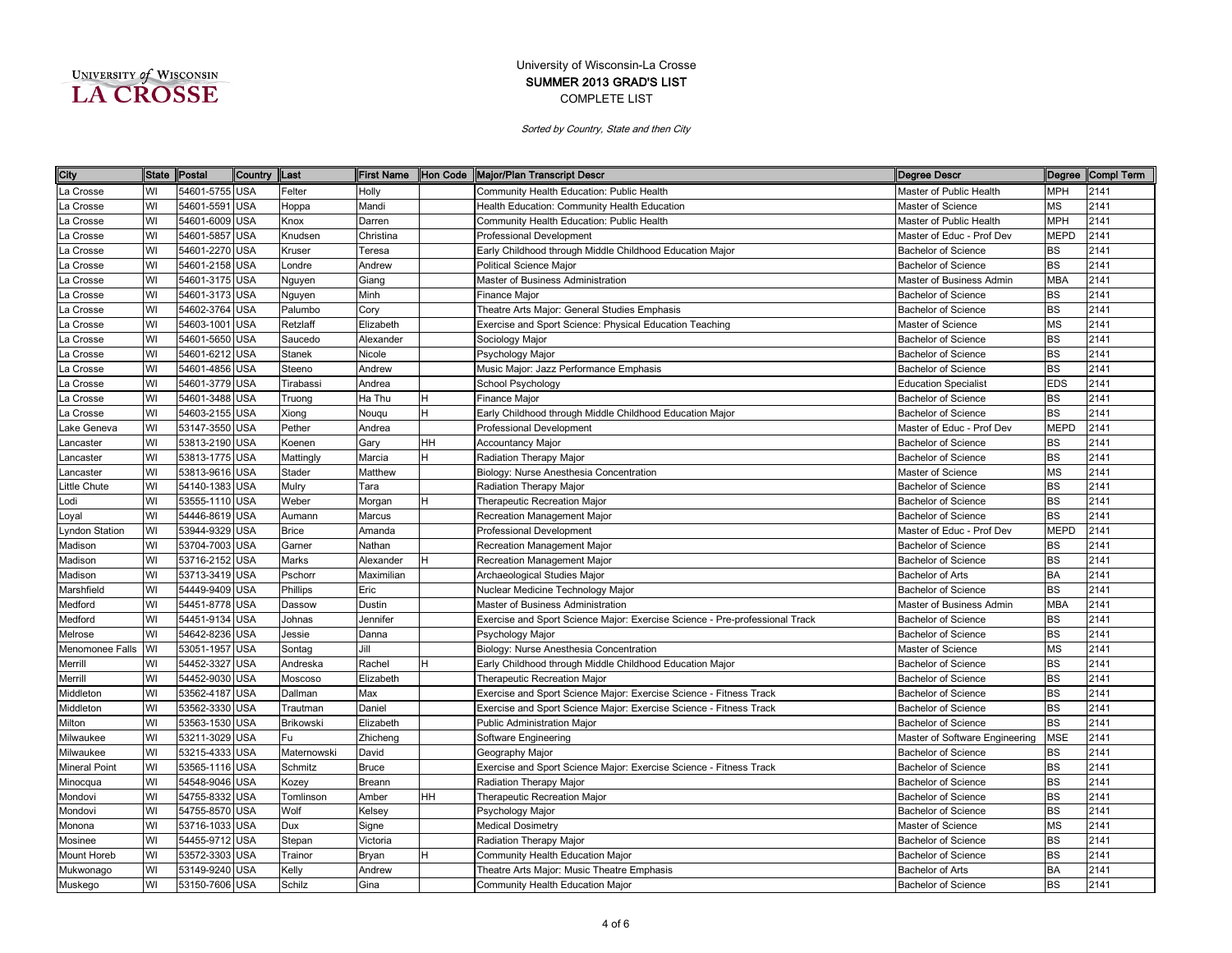| UNIVERSITY of WISCONSIN |  |
|-------------------------|--|
| <b>LA CROSSE</b>        |  |

| City              | <b>State</b> | Postal         | Country    | <b>ILast</b>    | <b>First Name</b> |    | Hon Code   Major/Plan Transcript Descr                                              | Degree Descr                   |             | Degree Compl Term |
|-------------------|--------------|----------------|------------|-----------------|-------------------|----|-------------------------------------------------------------------------------------|--------------------------------|-------------|-------------------|
| Neillsville       | WI           | 54456-2049     | <b>USA</b> | Reinhardt       | Nicole            |    | Community Health Education Major                                                    | <b>Bachelor of Science</b>     | BS          | 2141              |
| New Berlin        | WI           | 53146-3841     | <b>USA</b> | Liban           | Jessica           |    | <b>Nutrition Minor</b>                                                              | <b>Bachelor of Science</b>     | <b>BS</b>   | 2141              |
| New Berlin        | WI           | 53146-3841     | <b>USA</b> | Liban           | Jessica           |    | Exercise and Sport Science Major: Exercise Science - Fitness Track                  | <b>Bachelor of Science</b>     | <b>BS</b>   | 2141              |
| New Berlin        | WI           | 53151-8751     | <b>USA</b> | Rush            | Lauren            | н  | Community Health Education Major                                                    | <b>Bachelor of Science</b>     | <b>BS</b>   | 2141              |
| New Lisbon        | WI           | 53950-9435     | <b>USA</b> | Holzberger      | Daniel            |    | Master of Business Administration                                                   | Master of Business Admin       | <b>MBA</b>  | 2141              |
| New Richmond      | WI           | 54017-6592     | <b>USA</b> | Anderson        | Jordan            |    | Recreation Management Major                                                         | <b>Bachelor of Science</b>     | BS          | 2141              |
| New Richmond      | WI           | 54017-8500     | USA        | Cook            | Cassandra         |    |                                                                                     | <b>Bachelor of Science</b>     | <b>BS</b>   | 2141              |
| New Richmond      | WI           | 54017-8500     | USA        | Cook            | Cassandra         |    | Therapeutic Recreation Major                                                        | Bachelor of Science            | <b>BS</b>   | 2141              |
| Norwalk           | WI           | 54648-8156     | USA        | Blasing         | Erick             |    | Social Studies Major (Broad Field Option A)                                         | <b>Bachelor of Science</b>     | <b>BS</b>   | 2141              |
| Oak Creek         | WI           | 53154-1605     | USA        | <b>Belot</b>    | Courtney          |    | Radiation Therapy Major                                                             | <b>Bachelor of Science</b>     | <b>BS</b>   | 2141              |
| Oconomowoc        | WI           | 53066-3640     | USA        | Sieber          | Richard           |    | Exercise and Sport Science: Physical Education Teaching                             | Master of Science              | <b>MS</b>   | 2141              |
| Oconomowoc        | WI           | 53066-6912     | <b>USA</b> | Stassi          | Elizabeth         | н  | Nuclear Medicine Technology Major                                                   | Bachelor of Science            | <b>BS</b>   | 2141              |
| Oconto            | WI           | 54153-9408     | USA        | Kucera          | Courtney          |    | Psychology Major                                                                    | <b>Bachelor of Science</b>     | <b>BS</b>   | 2141              |
| Onalaska          | WI           | 54650-2562     | USA        | Corcoran        | Brandon           |    | Master of Business Administration                                                   | Master of Business Admin       | <b>MBA</b>  | 2141              |
| Onalaska          | WI           | 54650-2255     | USA        | Gabay           | Amy               |    | Master of Business Administration                                                   | Master of Business Admin       | <b>MBA</b>  | 2141              |
| Onalaska          | WI           | 54650-8773     | USA        | Kessler         | Jennifer          | HН | Community Health Education Major                                                    | <b>Bachelor of Science</b>     | <b>BS</b>   | 2141              |
| Onalaska          | WI           | 54650-8748     | USA        | Tiku            | Shailja           |    | Community Health Education: Public Health                                           | Master of Public Health        | <b>MPH</b>  | 2141              |
| Onalaska          | WI           | 54650-9384     | USA        | Vue             | Walter            |    | <b>Biology Major</b>                                                                | <b>Bachelor of Science</b>     | <b>BS</b>   | 2141              |
| Oshkosh           | WI           | 54904-9335     | USA        | Haedt           | Cassandra         |    | <b>Biology Major</b>                                                                | <b>Bachelor of Science</b>     | <b>BS</b>   | 2141              |
| Oshkosh           | WI           | 54904-6362     | <b>USA</b> | Pernsteiner     | Travis            |    | <b>Recreation Management</b>                                                        | Master of Science              | <b>MS</b>   | 2141              |
| Osseo             | WI           | 54758-9178 USA |            | Lundberg        | Sarah             | HН | Therapeutic Recreation Major                                                        | <b>Bachelor of Science</b>     | BS          | 2141              |
| Palmyra           | WI           | 53156-9504     | <b>USA</b> | Martin          | Katie             |    | Biology Major: Biomedical Science Concentration                                     | <b>Bachelor of Science</b>     | <b>BS</b>   | 2141              |
| Pewaukee          | WI           | 53072-6684     | <b>USA</b> | Katarow         | Grant             |    | Communication Studies Major: Organizational and Professional Communication Emphasis | <b>Bachelor of Science</b>     | <b>BS</b>   | 2141              |
| Plain             | WI           | 53577-9669     | <b>USA</b> | Hetzel          | Courtney          |    | <b>Biology Major</b>                                                                | <b>Bachelor of Science</b>     | <b>BS</b>   | 2141              |
| Port Edwards      | WI           | 54469-1144     | USA        | Saeger          | Lisa              | H. | Chemistry Major                                                                     | <b>Bachelor of Science</b>     | <b>BS</b>   | 2141              |
| Prairie du Chien  | WI           | 53821-2408     | USA        | Hemmer          | Kylie             | H  | Early Childhood through Middle Childhood Education Major                            | Bachelor of Science            | <b>BS</b>   | 2141              |
| Prairie du Chien  | WI           | 53821-2911     | USA        | Kozelka         | Jordan            |    | Nuclear Medicine Technology Major                                                   | <b>Bachelor of Science</b>     | <b>BS</b>   | 2141              |
| Prescott          | WI           | 54021-1967     | USA        | Jerrick         | David             | н  | nternational Business Major                                                         | <b>Bachelor of Science</b>     | <b>BS</b>   | 2141              |
| Racine            | WI           | 53405-1604     | USA        | Lieungh         | Emily             |    | Psychology Major                                                                    | <b>Bachelor of Science</b>     | BS          | 2141              |
| Racine            | WI           | 53403-2751     | USA        | O'Toole         | Ashley            |    | Recreation Management Major                                                         | <b>Bachelor of Science</b>     | <b>BS</b>   | 2141              |
| Reedsburg         | WI           | 53959-9326     | USA        | Sauey           | Blake             |    | Biology: Cellular and Molecular Biology Concentration                               | Master of Science              | <b>MS</b>   | 2141              |
| Rio               | WI           | 53960-9772     | USA        | Waterdu         | Kai               | H. | Psychology Major                                                                    | <b>Bachelor of Science</b>     | <b>BS</b>   | 2141              |
| Schofield         | WI           | 54476-2406     | USA        | Lao             | Vong              |    | <b>Professional Development</b>                                                     | Master of Educ - Prof Dev      | <b>MEPD</b> | 2141              |
| Sparta            | WI           | 54656-1145     | USA        | Rosales         | Kenneth           |    | Communication Studies Major: Interpersonal Communication Emphasis                   | <b>Bachelor of Science</b>     | <b>BS</b>   | 2141              |
| Stoughton         | WI           | 53589-5402     | USA        | Metz            | Elizabeth         |    | Theatre Arts Major: Music Theatre Emphasis                                          | <b>Bachelor of Arts</b>        | <b>BA</b>   | 2141              |
| Stoughton         | WI           | 53589-3933     | USA        | Pesik           | <b>Kailey</b>     |    | Recreation Management Major                                                         | <b>Bachelor of Science</b>     | <b>BS</b>   | 2141              |
| Stoughton         | WI           | 53589-2233     | USA        | <b>Tibbetts</b> | Veronica          |    | Mathematics Major                                                                   | <b>Bachelor of Science</b>     | <b>BS</b>   | 2141              |
| Sun Prairie       | WI           | 53590-4451     | <b>USA</b> | Gaspar          | Daniel            |    | Master of Business Administration                                                   | Master of Business Admin       | <b>MBA</b>  | 2141              |
| Sun Prairie       | WI           | 53590-3729 USA |            | <b>Stinnett</b> | Rebecca           | HН | Nuclear Medicine Technology Major                                                   | <b>Bachelor of Science</b>     | <b>BS</b>   | 2141              |
| Sussex            | WI           | 53089-4527     | <b>USA</b> | Kosek           | Lisa              | HН | Radiation Therapy Major                                                             | <b>Bachelor of Science</b>     | <b>BS</b>   | 2141              |
| Theresa           | WI           | 53091-9767     | <b>USA</b> | Beck            | Ellen             |    | Recreation Management Major                                                         | <b>Bachelor of Science</b>     | <b>BS</b>   | 2141              |
| Tomah             | WI           | 54660-1226 USA |            | Borg            | Michael           |    | <b>Special Education</b>                                                            | Master of Science in Education | <b>MSED</b> | 2141              |
| <b>Twin Lakes</b> | WI           | 53181-9268     | USA        | Ruggiero        | Jenna             | н  | Radiation Therapy Major                                                             | <b>Bachelor of Science</b>     | BS          | 2141              |
| Verona            | WI           | 53593-9019     | <b>USA</b> | Darga           | Melanie           |    | Recreation Management Major                                                         | Bachelor of Science            | <b>BS</b>   | 2141              |
| Verona            | WI           | 53593-1518     | <b>USA</b> | Schmidt         | Samuel            |    | Exercise and Sport Science Major: Sport Management                                  | <b>Bachelor of Science</b>     | <b>BS</b>   | 2141              |
| Viroqua           | WI           | 54665-1962     | USA        | Buening         | Katherine         |    | Early Childhood through Middle Childhood Education Major                            | <b>Bachelor of Science</b>     | <b>BS</b>   | 2141              |
| Viroqua           | WI           | 54665-7799     | USA        | Rehbein         | Micah             | HН | Early Childhood through Middle Childhood Education Major                            | <b>Bachelor of Science</b>     | <b>BS</b>   | 2141              |
| Warrens           | WI           | 54666-8001     | <b>USA</b> | Henkel          | Laura             |    | Community Health Education Major                                                    | <b>Bachelor of Science</b>     | <b>BS</b>   | 2141              |